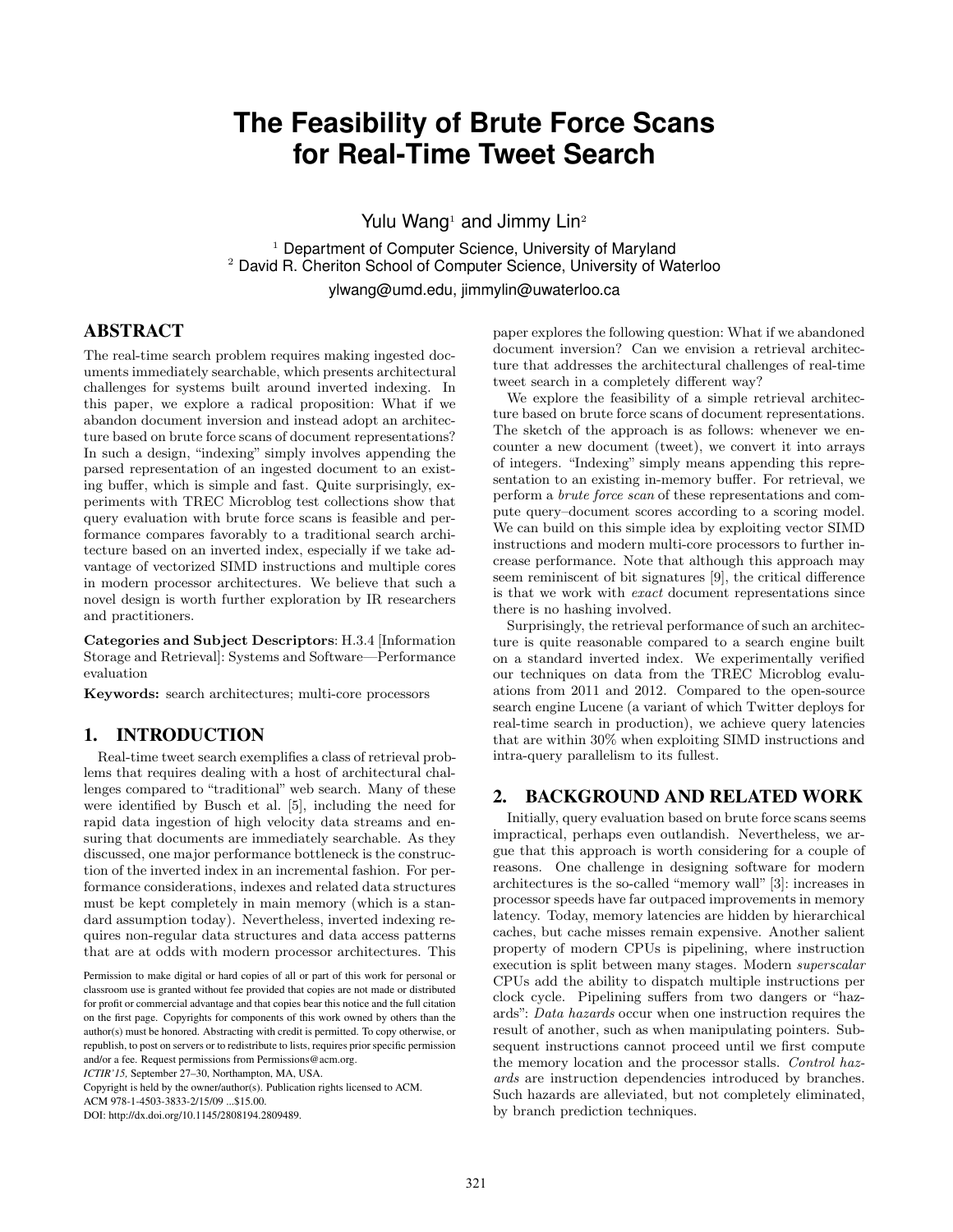

Figure 1: Document representations for two tweets.

The upshot is that branches and irregular memory accesses such as pointer chasing significantly reduce a processor's maximum performance. Unfortunately, inverted indexing and query evaluation algorithms are rife with exactly these inefficiencies. In contrast, brute force scans yield predictable memory accesses and code with minimal branching, yielding higher instructions-per-clock-cycle throughput. We wonder: has the latter caught up with the former?

The case for brute force scans is further bolstered by vector instructions that are common in today's processors. Advanced Vector Extensions (AVX) are extensions to the x86 instruction set architecture that support SIMD (single instruction multiple data) processing. AVX provides a number of instructions for operating on special 128-bit registers and 256-bit registers; AVX2 expands most vector integer AVX instructions to operate on 256-bit registers. The simplicity of the brute force scan approach allows us to exploit these instructions to achieve high instruction throughput.

## 3. SYSTEM DESIGN

#### 3.1 Document Representations

We begin with a dictionary that provides a mapping from terms to 32-bit integer term ids. For simplicity, newlyencountered terms are assigned the next available term id. Whenever a new document (i.e., tweet) is encountered, it is first converted into an array of unique term ids, which is then appended to the end of a large array called the document pool. A parallel array of 8-bit integers stores corresponding term frequencies (tfs). We keep track of the number of unique terms in each document in a third array of 8-bit integers (uniq), which provides pointers into the otherwise unsegmented document pool. A final array keeps track of document ids. Figure 1 illustrates these data structures for two tweets: "BBC News: The BBC cuts budget" and "Just watched The Rite" (tokenized to "bbc new the bbc cut budget" and "just watch the rite"). To work with AVX2 instructions, we pad the document pool and the tf array to the nearest multiple of eight to align document boundaries with SIMD instructions. Thus, we have unpadded and padded variants of the data structures. To facilitate the computation of document scores, we also need to store document lengths and collection frequencies (but these data structures are not specific to our approach).

One aspect of our design is worth discussing: we decided not to compress the document pool for two reasons. First, our approach to assign term ids incrementally means that, on the whole, the ids are relatively large, and hence the document pool does not compress well. In an initial experiment, we tried compression using SIMD-BP128 [6], which yielded slower performance at only a modest saving in memory; we decided the tradeoff was not worthwhile. Although it is possible to assign term ids to facilitate compression (e.g., ordering terms based on frequency), this would complicate

| <b>Algorithm 1 Scan1</b>                                |                                   |  |  |  |  |  |
|---------------------------------------------------------|-----------------------------------|--|--|--|--|--|
| 1: <b>procedure</b> $ScAN1(Q, pool, tfs, uniq, docids)$ |                                   |  |  |  |  |  |
| 2:                                                      | $b \leftarrow 0$                  |  |  |  |  |  |
| 3:                                                      | for $i \leftarrow 1$ to N do      |  |  |  |  |  |
| 4:                                                      | $s \leftarrow 0$                  |  |  |  |  |  |
| 5:                                                      | for $i \leftarrow 1$ to uniq i do |  |  |  |  |  |
| 6:                                                      | for $k \leftarrow 1$ to  Q  do    |  |  |  |  |  |
| 7:                                                      | if $Q[k] = pool[b + j]$ then      |  |  |  |  |  |
| 8:                                                      | $s \leftarrow s + S(\cdot)$       |  |  |  |  |  |
| 9:                                                      | end if                            |  |  |  |  |  |
| 10:                                                     | end for                           |  |  |  |  |  |
| 11:                                                     | end for                           |  |  |  |  |  |
| 12:                                                     | if $s > 0$ then                   |  |  |  |  |  |
| 13:                                                     | heap.add $(docids[i], s)$         |  |  |  |  |  |
| 14:                                                     | end if                            |  |  |  |  |  |
| 15:                                                     | $b \leftarrow b + \text{uniq} i $ |  |  |  |  |  |
| 16:                                                     | end for                           |  |  |  |  |  |
|                                                         | 17: end procedure                 |  |  |  |  |  |

dictionary construction in a real-time scenario. Second, leaving the document pool uncompressed makes it straightforward to exploit SIMD instructions (more later); compression would significantly complicate matters.

#### 3.2 Query Evaluation

We explored a number of query evaluation approaches based on a brute force scan of the document representations to compute query-document scores (query-likelihood in our case). The top  $k$  are retained in a heap and returned after all documents are processed. Four different implementations are described below:

Scan1. Our first approach (Algorithm 1) operates on the unpadded document pool and is a straightforward implementation consisting of three nested loops: over all documents, over all unique terms in each document, and over all query terms. The notation  $S(\cdot)$  is shorthand for computing the score contribution of the current query term.

Scan2. In our second approach, which also uses the unpadded document pool, we unroll the innermost loop of the first approach (i.e., lines 6–10). This is accomplished by creating a separate query evaluation function for every query length (a relatively small number); such a design allows us to hard code the number of query terms and avoid branch mispredicts in the innermost loop.

AVXScan1. This approach replaces the two inner loops of Algorithm 1 with SIMD instructions. The key is an AVX2 instruction that performs element-wise comparison of two vectors of eight 32-bit integers concurrently (in 256-bit registers); the result is a mask indicating which of the integers match. Our approach is as follows: for each query term, we replicate its term id eight times in a 256-bit register, and then apply the AVX2 vectorized comparison to eight integers at a time from the document pool. Based on reading the result mask, if there is a match, we then compute the query term score contribution and add it to the current score. Thus, we scan eight unique term ids within a document at a time. As with the Scan2 algorithm, we implement different query evaluation functions for queries of different lengths to reduce branching when scanning the document pool (however, branches involved in checking the mask are unavoidable). Note that this technique requires padding the document pool and tf array with zeros to the nearest multiple of eight so that the AVX2 instructions do not cross document boundaries. We lack the space to provide de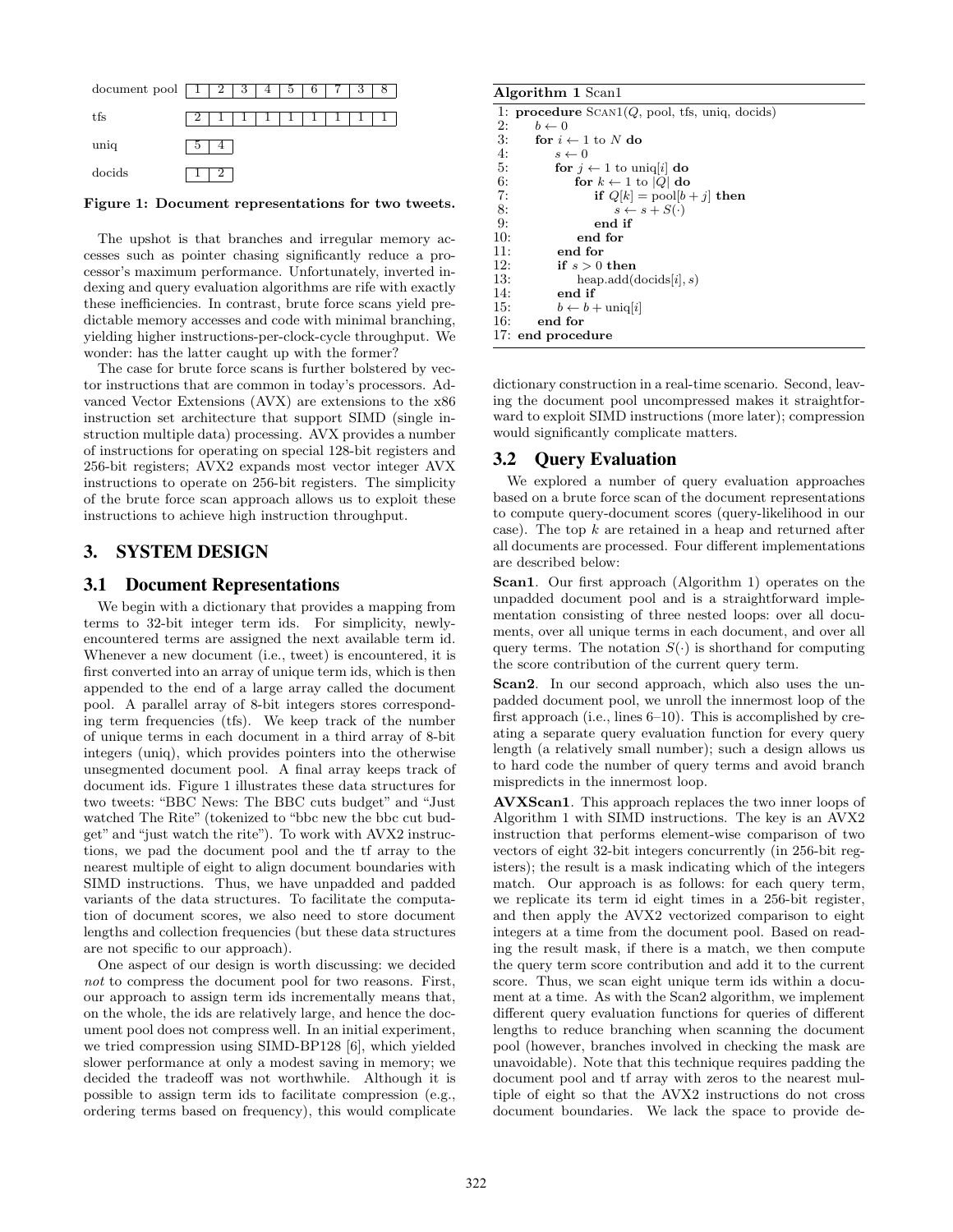tailed pseudo-code, but we welcome the reader to examine our open-source code for more details.

AVXScan2. In this approach, we build on the previous algorithm by partially unrolling the outer loop that iterates over the documents. Instead of considering one document at a time, we consider six documents at a time, and use the vectorized comparison operation described in the AVXScan1 approach to score each document. Partial scores are held in a six-document array, and once all query-document scores have been computed, we examine each element in the array and insert non-zero scores into the heap; this is accomplished in a fully-unrolled loop to avoid branches.

The intuition behind this approach is to reduce loop overhead, and is similar to vectorized processing in databases [4]. The number of documents to process at once requires balancing two factors: a value too small does not significantly reduce loop overhead, while a value too large might cause cache churn. In our application, the value of six was heuristically determined. As with before, we lack sufficient space to provide the pseudo-code for this approach, but our source code is available online.

#### 3.3 Exploiting Parallelism

Modern processors contain multiple cores, so it makes sense to explore how we can exploit parallelism in our brute force scan approach. The two obvious strategies are interquery parallelism and intra-query parallelism.

With inter-query parallelism, we simply run our query evaluation algorithm on multiple threads, each of which operates on one query independently. In this approach, as the number of threads grows, query throughput increases up to a certain point, after which performance no longer increases (or may suffer) due to resource contention.

With intra-query parallelism, we split the collection into equal portions and scan the document pool in parallel on multiple threads; each thread maintains its own heap. There is a synchronization point in waiting for the threads to finish, and then to merge all the heaps to produce a final top  $k$ ranking. With this approach, we still evaluate one query at a time, but parallelism decreases latency. However, we eventually run into diminishing returns: beyond a certain point, the costs of synchronization outweigh the benefits of increased parallelism.

#### 4. EXPERIMENTAL SETUP

We implemented our system in C and compared against the open-source search engine Lucene (version 4.3.1). All code used in our experiments is released under an opensource license.<sup>1</sup> The use of Lucene, which is written in Java, might strike some as an odd baseline, but we provide the following rationale: Lucene has been proven to be "industrial strength", with numerous deployments in production settings. Twitter itself runs a variant of Lucene for real-time search, and numerous other companies including LinkedIn and Bloomberg rely on Lucene in production. Thus, it is substantially more mature than research systems that may be implemented in  $C/C++$ . More importantly, though, Lucene has two features lacking in many research systems: First, near-real-time indexing, where ingested documents are available for search within a short amount of time. This is a key feature of our brute force scan approach

and it would be unfair to compare our techniques against a system that does not have this feature. Second, Lucene has robust support for multi-threaded retrieval, which provides a point of comparison to parallel versions of our brute force scan approach. To provide a fair comparison, all Lucene indexes were loaded into main memory at startup. For both Lucene and brute force scan, we retrieved the top 1000 hits, per usual practice in IR research.

Experiments were conducted on a machine with two Intel Xeon E5-2680 v3 processors at 2.5 GHz. Each processor has 12 cores, with a total of 24 physical cores capable of supporting 48 virtual cores via hyperthreading. Our machine has 768 GB of RAM, although our experiments used only a small fraction of the total. The machine runs RedHat Enterprise Linux (release 6.6) and we used gcc version 4.9.1. All reported results represent the average of three trials.

We used test collections from the recent Microblog tracks at TREC [7, 8]. The 2011 and 2012 evaluations used the Tweets2011 collection (16 million tweets). We first verified with the TREC topics that our system generates exactly the same document scores and ranking as Lucene; subsequent experiments focused exclusively on efficiency. For these experiments, we took the first 1000 queries from the TREC 2005 terabyte track efficiency queries (we needed more queries for reliable measurements). The TREC Microblog queries are associated with timestamps, which are missing from these efficiency queries; thus, we searched over the entire collection (without any early termination).

#### 5. RESULTS

After processing, the size of the document pool was 162 million; all data structures (but not the vocabulary) occupy 1026 MB memory. For the padded AVX2 representations, the document pool expanded to 225 million, or an increase of 39%. The padded data structures occupy 1341 MB memory in total. For reference, the Lucene index occupies 4.8 GB (although it stores positions and other metadata).

#### 5.1 Single-Threaded Experiments

Results for the single-threaded experiments are shown in the first row of Table 1. We report average query latency (in milliseconds) of Lucene and our brute force scan approaches (with 95% confidence intervals). We see that the Scan1 approach is approximately  $4.3 \times$  slower than Lucene, but each successive improvement to the basic brute force scan approach improves query latency. We get a big gain from unrolling the inner loop over query terms and writing a query evaluation function for queries of different lengths (Scan2). Applying SIMD instructions in the inner loop (AVXScan1) yields small improvements, but processing six documents at a time (AVXScan2) makes a noticeable contribution. Bottom line: the best brute force scan approach is within a factor of two of the performance of Lucene.

#### 5.2 Multi-Threaded Experiments

Multi-threaded performance exploiting intra-query parallelism is shown in the rest of Table 1. We report query latency (in milliseconds) of Lucene versus the four brute force scan approaches (with 95% confidence intervals).

The results show that Lucene achieves maximum performance with 24 threads, which equals the number of physical cores in our machine—in other words, hyperthreading doesn't help. On the other hand, we get a small gain in

<sup>1</sup> https://github.com/lintool/c-bfscan